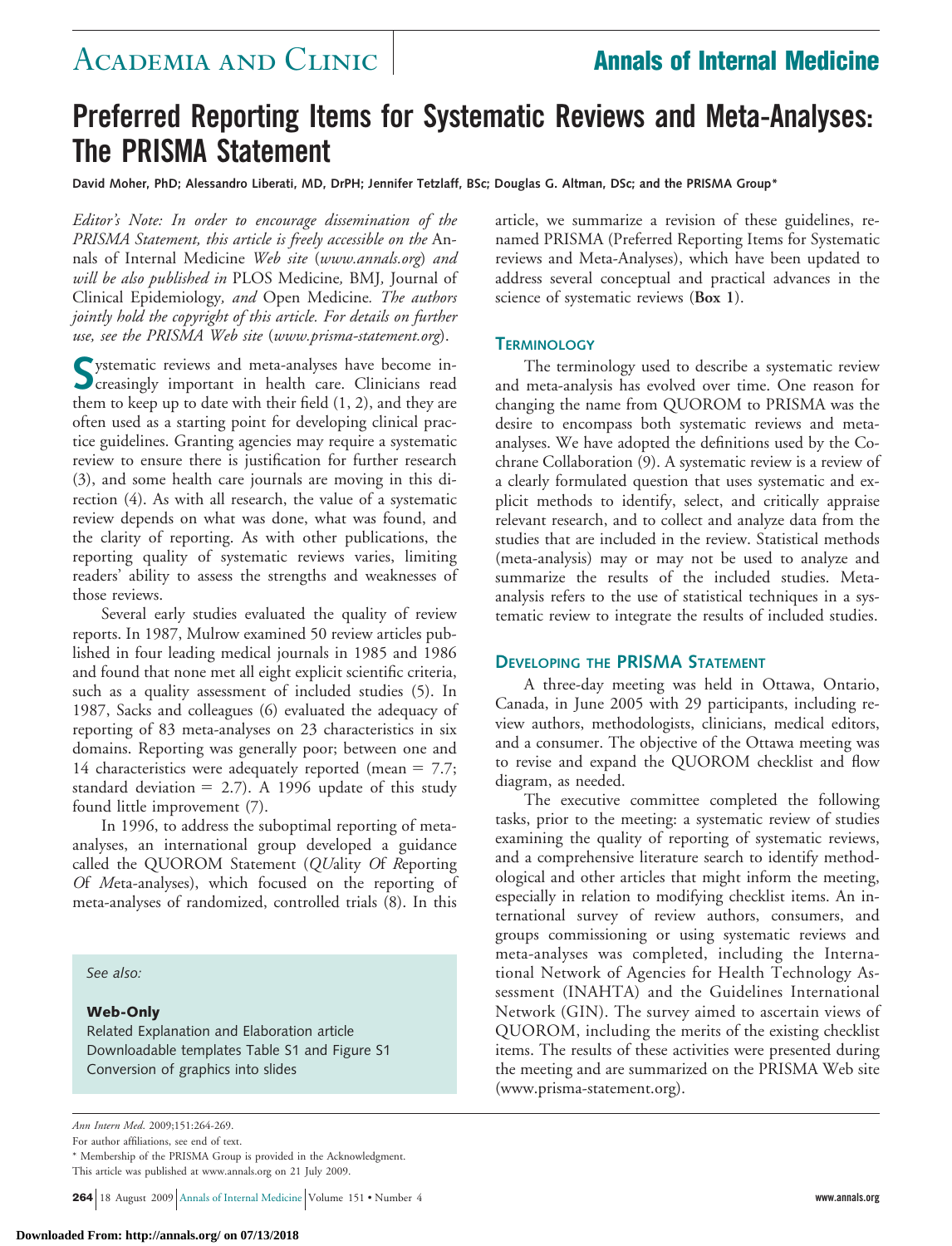Only items deemed essential were retained or added to the checklist. Some additional items are nevertheless desirable, and review authors should include these, if relevant (10). For example, it is useful to indicate whether the systematic review is an update (11) of a previous review, and to describe any changes in procedures from those described in the original protocol.

Shortly after the meeting a draft of the PRISMA checklist was circulated to the group, including those invited to the meeting but unable to attend. A disposition file was created containing comments and revisions from each respondent, and the checklist was subsequently revised 11 times. The group approved the checklist, flow diagram, and this summary paper.

Although no direct evidence was found to support retaining or adding some items, evidence from other domains was believed to be relevant. For example, Item 5 asks authors to provide registration information about the systematic review, including a registration number, if available. Although systematic review registration is not yet widely available (12, 13), the participating journals of the International Committee of Medical Journal Editors (ICMJE) (14) now require all clinical trials to be registered in an effort to increase transparency and accountability (15). Those aspects are also likely to benefit systematic reviewers, possibly reducing the risk of an excessive number of reviews addressing the same question (16, 17) and providing greater transparency when updating systematic reviews.

#### **THE PRISMA STATEMENT**

The PRISMA Statement consists of a 27-item checklist (**Table 1**; see also **Table S1**, available at www.annals .org, for a downloadable Word template for researchers to re-use) and a four-phase flow diagram (**Figure 1**; see also **Figure S1**, available at www.annals.org, for a downloadable Word template for researchers to re-use). The aim of the PRISMA Statement is to help authors improve the reporting of systematic reviews and meta-analyses. We have focused on randomized trials, but PRISMA can also be used as a basis for reporting systematic reviews of other types of research, particularly evaluations of interventions. PRISMA may also be useful for critical appraisal of published systematic reviews. However, the PRISMA checklist is not a quality assessment instrument to gauge the quality of a systematic review.

#### **FROM QUOROM TO PRISMA**

The new PRISMA checklist differs in several respects from the QUOROM checklist, and the substantive specific changes are highlighted in **Table 2**. Generally, the PRISMA checklist "decouples" several items present in the QUOROM checklist and, where applicable, several checklist items are linked to improve consistency across the systematic review report.

#### *Box 1.* **Conceptual Issues in the Evolution From QUOROM to PRISMA**

#### **Completing a Systematic Review Is an Iterative Process**

The conduct of a systematic review depends heavily on the scope and quality of included studies: thus systematic reviewers may need to modify their original review protocol during its conduct. Any systematic review reporting guideline should recommend that such changes can be reported and explained without suggesting that they are inappropriate. The PRISMA Statement (Items 5, 11, 16, and 23) acknowledges this iterative process. Aside from Cochrane reviews, all of which should have a protocol, only about 10% of systematic reviewers report working from a protocol (22). Without a protocol that is publicly accessible, it is difficult to judge between appropriate and inappropriate modifications.

#### **Conduct and Reporting Research Are Distinct Concepts**

This distinction is, however, less straightforward for systematic reviews than for assessments of the reporting of an individual study, because the reporting and conduct of systematic reviews are, by nature, closely intertwined. For example, the failure of a systematic review to report the assessment of the risk of bias in included studies may be seen as a marker of poor conduct, given the importance of this activity in the systematic review process (37).

#### **Study-Level Versus Outcome-Level Assessment of Risk of Bias**

For studies included in a systematic review, a thorough assessment of the risk of bias requires both a "study-level" assessment (e.g., adequacy of allocation concealment) and, for some features, a newer approach called "outcome-level" assessment. An outcome-level assessment involves evaluating the reliability and validity of the data for each important outcome by determining the methods used to assess them in each individual study (38). The quality of evidence may differ across outcomes, even within a study, such as between a primary efficacy outcome, which is likely to be very carefully and systematically measured, and the assessment of serious harms (39), which may rely on spontaneous reports by investigators. This information should be reported to allow an explicit assessment of the extent to which an estimate of effect is correct (38).

#### **Importance of Reporting Biases**

Different types of reporting biases may hamper the conduct and interpretation of systematic reviews. Selective reporting of complete studies (e.g., publication bias) (28) as well as the more recently empirically demonstrated "outcome reporting bias" within individual studies (40, 41) should be considered by authors when conducting a systematic review and reporting its results. Though the implications of these biases on the conduct and reporting of systematic reviews themselves are unclear, some previous research has identified that selective outcome reporting may occur also in the context of systematic reviews (42).

The flow diagram has also been modified. Before including studies and providing reasons for excluding others, the review team must first search the literature. This search results in records. Once these records have been screened and eligibility criteria applied, a smaller number of articles will remain. The number of included articles might be smaller (or larger) than the number of studies, because articles may report on multiple studies and results from a particular study may be published in several articles. To capture this information, the PRISMA flow diagram now requests information on these phases of the review process.

**www.annals.org** 18 August 2009 Annals of Internal Medicine Volume 151 • Number 4 **265**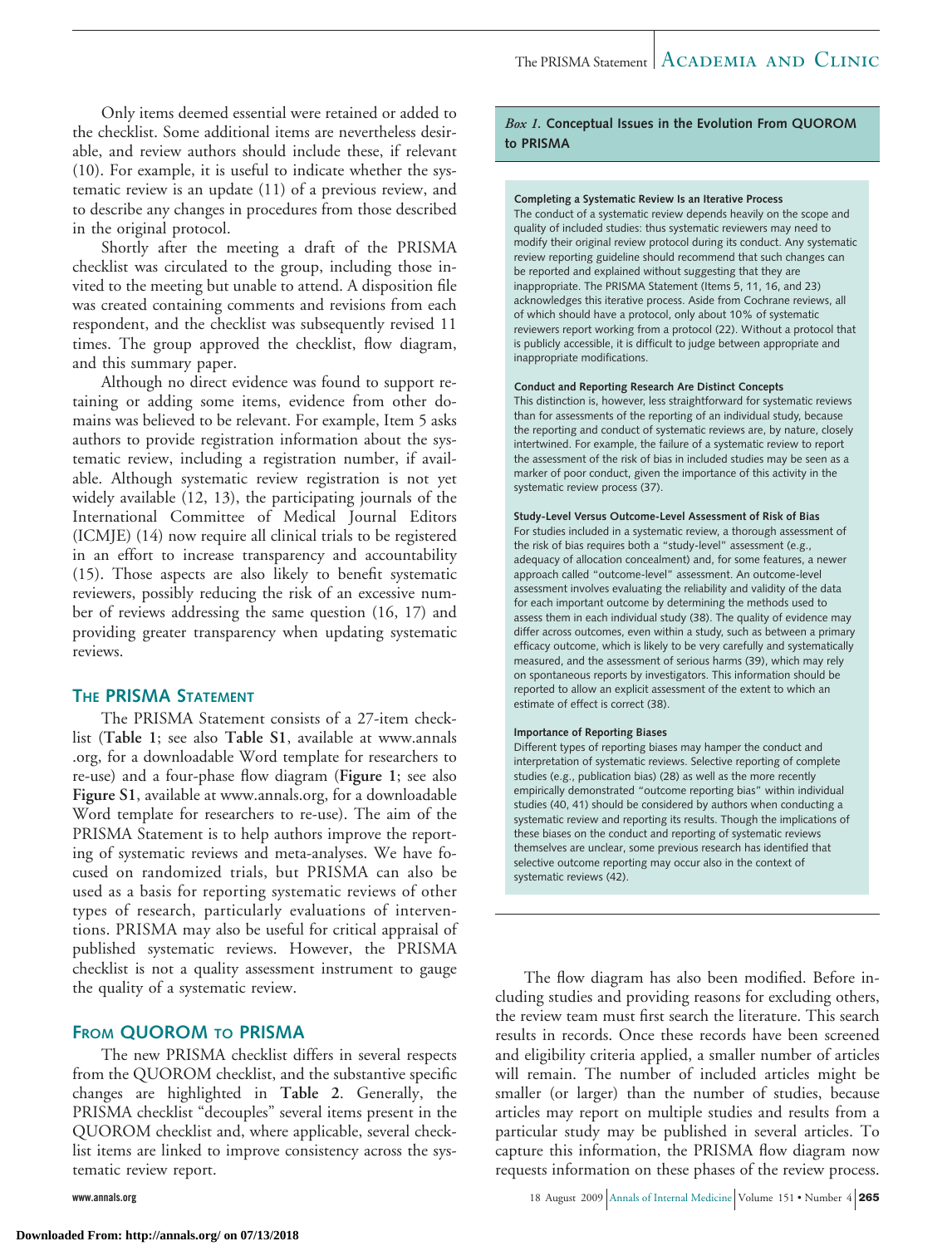| Section/Topic                            | Item<br>#      | Checklist Item                                                                                                                                                                                                                                                                                                    | Reported on<br>Page # |
|------------------------------------------|----------------|-------------------------------------------------------------------------------------------------------------------------------------------------------------------------------------------------------------------------------------------------------------------------------------------------------------------|-----------------------|
| <b>TITLE</b>                             |                |                                                                                                                                                                                                                                                                                                                   |                       |
| Title                                    | $\mathbf{1}$   | Identify the report as a systematic review, meta-analysis, or both.                                                                                                                                                                                                                                               |                       |
|                                          |                |                                                                                                                                                                                                                                                                                                                   |                       |
| <b>ABSTRACT</b><br>Structured summary    | $\overline{2}$ | Provide a structured summary including, as applicable: background; objectives; data sources; study<br>eligibility criteria, participants, and interventions; study appraisal and synthesis methods; results;<br>limitations; conclusions and implications of key findings; systematic review registration number. |                       |
| <b>INTRODUCTION</b>                      |                |                                                                                                                                                                                                                                                                                                                   |                       |
| Rationale                                | 3              | Describe the rationale for the review in the context of what is already known.                                                                                                                                                                                                                                    |                       |
| Objectives                               | 4              | Provide an explicit statement of questions being addressed with reference to participants,<br>interventions, comparisons, outcomes, and study design (PICOS).                                                                                                                                                     |                       |
| <b>METHODS</b>                           |                |                                                                                                                                                                                                                                                                                                                   |                       |
| Protocol and registration                | 5              | Indicate if a review protocol exists, if and where it can be accessed (e.g., Web address), and, if<br>available, provide registration information including registration number.                                                                                                                                  |                       |
| Eligibility criteria                     | 6              | Specify study characteristics (e.g., PICOS, length of follow-up) and report characteristics (e.g.,<br>years considered, language, publication status) used as criteria for eligibility, giving rationale.                                                                                                         |                       |
| Information sources                      | 7              | Describe all information sources (e.g., databases with dates of coverage, contact with study<br>authors to identify additional studies) in the search and date last searched.                                                                                                                                     |                       |
| Search                                   | 8              | Present full electronic search strategy for at least one database, including any limits used, such                                                                                                                                                                                                                |                       |
| Study selection                          | 9              | that it could be repeated.<br>State the process for selecting studies (i.e., screening, eligibility, included in systematic review,<br>and, if applicable, included in the meta-analysis).                                                                                                                        |                       |
| Data collection process                  | 10             | Describe method of data extraction from reports (e.g., piloted forms, independently, in duplicate)<br>and any processes for obtaining and confirming data from investigators.                                                                                                                                     |                       |
| Data items                               | 11             | List and define all variables for which data were sought (e.g., PICOS, funding sources) and any<br>assumptions and simplifications made.                                                                                                                                                                          |                       |
| Risk of bias in individual<br>studies    | 12             | Describe methods used for assessing risk of bias of individual studies (including specification of<br>whether this was done at the study or outcome level), and how this information is to be used<br>in any data synthesis.                                                                                      |                       |
| Summary measures                         | 13             | State the principal summary measures (e.g., risk ratio, difference in means).                                                                                                                                                                                                                                     |                       |
| Synthesis of results                     | 14             | Describe the methods of handling data and combining results of studies, if done, including<br>measures of consistency (e.g., $I^2$ ) for each meta-analysis.                                                                                                                                                      |                       |
| Risk of bias across<br>studies           | 15             | Specify any assessment of risk of bias that may affect the cumulative evidence (e.g., publication<br>bias, selective reporting within studies).                                                                                                                                                                   |                       |
| Additional analyses                      | 16             | Describe methods of additional analyses (e.g., sensitivity or subgroup analyses, meta-regression), if<br>done, indicating which were pre-specified.                                                                                                                                                               |                       |
| <b>RESULTS</b>                           |                |                                                                                                                                                                                                                                                                                                                   |                       |
| Study selection                          | 17             | Give numbers of studies screened, assessed for eligibility, and included in the review, with reasons                                                                                                                                                                                                              |                       |
|                                          |                | for exclusions at each stage, ideally with a flow diagram.                                                                                                                                                                                                                                                        |                       |
| Study characteristics                    | 18             | For each study, present characteristics for which data were extracted (e.g., study size, PICOS,<br>follow-up period) and provide the citations.                                                                                                                                                                   |                       |
| Risk of bias within<br>studies           | 19             | Present data on risk of bias of each study and, if available, any outcome-level assessment (see<br>Item 12).                                                                                                                                                                                                      |                       |
| Results of individual<br>studies         | 20             | For all outcomes considered (benefits or harms), present, for each study: (a) simple summary data<br>for each intervention group and (b) effect estimates and confidence intervals, ideally with a<br>forest plot.                                                                                                |                       |
| Synthesis of results                     | 21             | Present results of each meta-analysis done, including confidence intervals and measures of<br>consistency.                                                                                                                                                                                                        |                       |
| Risk of bias across<br>studies           | 22             | Present results of any assessment of risk of bias across studies (see Item 15).                                                                                                                                                                                                                                   |                       |
| Additional analysis                      | 23             | Give results of additional analyses, if done (e.g., sensitivity or subgroup analyses, meta-regression<br>[see Item $16$ ]).                                                                                                                                                                                       |                       |
| <b>DISCUSSION</b><br>Summary of evidence | 24             | Summarize the main findings including the strength of evidence for each main outcome; consider<br>their relevance to key groups (e.g., health care providers, users, and policy makers).                                                                                                                          |                       |
| Limitations                              | 25             | Discuss limitations at study and outcome level (e.g., risk of bias), and at review level (e.g.,<br>incomplete retrieval of identified research, reporting bias).                                                                                                                                                  |                       |
| Conclusions                              | 26             | Provide a general interpretation of the results in the context of other evidence, and implications<br>for future research.                                                                                                                                                                                        |                       |
| <b>FUNDING</b>                           |                |                                                                                                                                                                                                                                                                                                                   |                       |
| Funding                                  | 27             | Describe sources of funding for the systematic review and other support (e.g., supply of data);                                                                                                                                                                                                                   |                       |
|                                          |                | role of funders for the systematic review.                                                                                                                                                                                                                                                                        |                       |

#### *Table 1.* **Checklist of Items to Include When Reporting a Systematic Review or Meta-Analysis**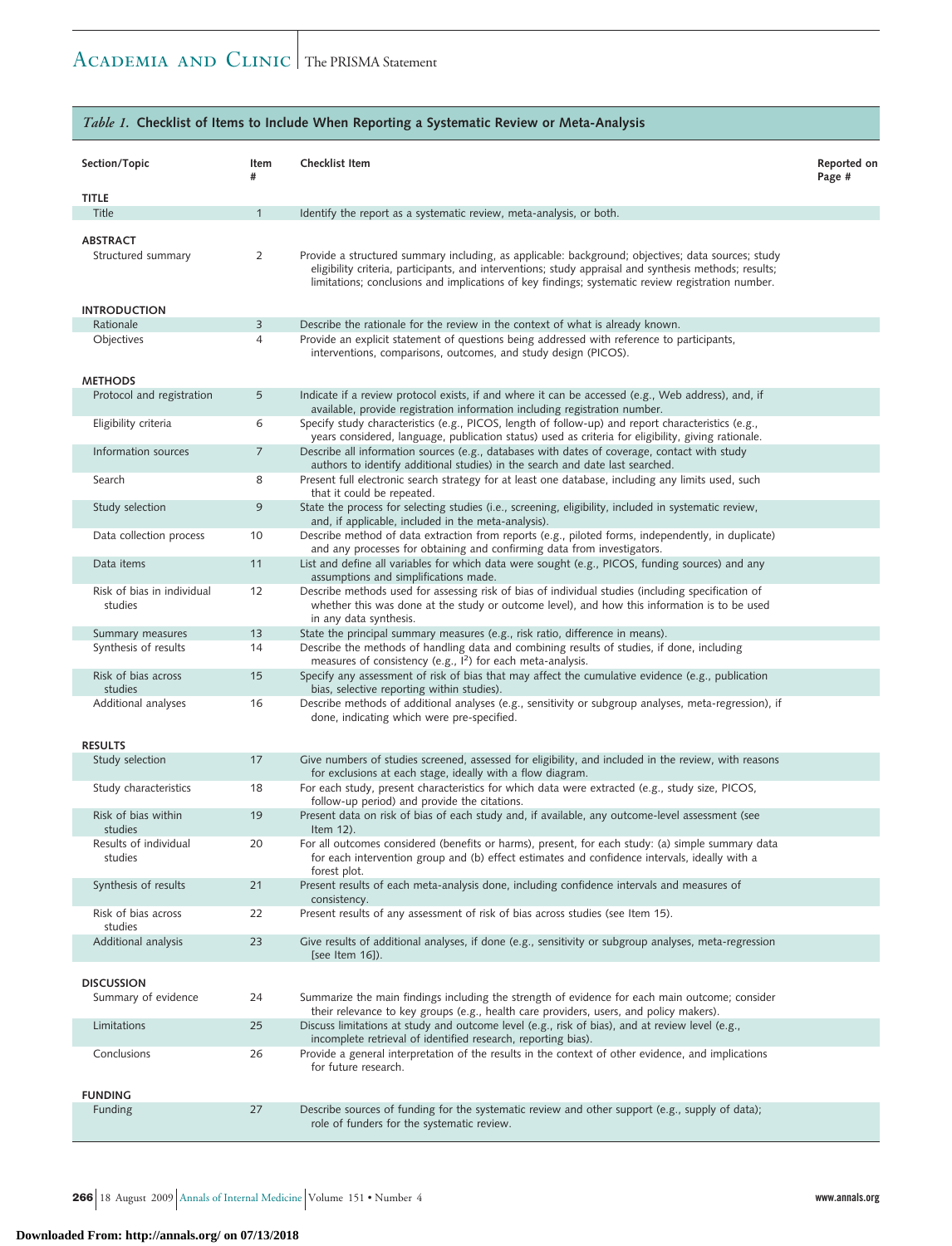#### **ENDORSEMENT**

The PRISMA Statement should replace the QUOROM Statement for those journals that have endorsed QUOROM. We hope that other journals will support PRISMA; they can do so by registering on the PRISMA Web site. To underscore to authors, and others, the importance of transparent reporting of systematic reviews, we encourage supporting journals to reference the PRISMA Statement and include the PRISMA Web address in their instructions to authors. We also invite editorial organizations to consider endorsing PRISMA and encourage authors to adhere to its principles.

#### **THE PRISMA EXPLANATION AND ELABORATION PAPER**

In addition to the PRISMA Statement, a supporting Explanation and Elaboration document has been produced (18) following the style used for other reporting guidelines (19 –21). The process of completing this document included developing a large database of exemplars to highlight how best to report each checklist item, and identifying a comprehensive evidence base to support the inclusion of each checklist item. The Explanation and Elaboration document was completed after several face-to-face meetings and numerous iterations among several meeting participants, after which it was shared with the whole group for additional revisions and final approval. Finally, the group formed a dissemination subcommittee to help disseminate and implement PRISMA.

#### **DISCUSSION**

The quality of reporting of systematic reviews is still not optimal (22–27). In a recent review of 300 systematic *Figure 1.* **Flow of information through the different phases of a systematic review.**



*Table 2.* **Substantive Specific Changes Between the QUOROM Checklist and the PRISMA Checklist\***

| Section/Topic     | Item                                              | <b>QUOROM</b> | <b>PRISMA</b> | Comment                                                                                                                                                                                                                                                                                                                                                      |
|-------------------|---------------------------------------------------|---------------|---------------|--------------------------------------------------------------------------------------------------------------------------------------------------------------------------------------------------------------------------------------------------------------------------------------------------------------------------------------------------------------|
| Abstract          |                                                   |               | $\sqrt{}$     | QUOROM and PRISMA ask authors to report an abstract. However, PRISMA<br>is not specific about format.                                                                                                                                                                                                                                                        |
| Introduction      | Objective                                         |               |               | This new item (4) addresses the explicit question the review addresses using<br>the PICO reporting system (which describes the participants, interventions,<br>comparisons, and outcome[s] of the systematic review), together with the<br>specification of the type of study design (PICOS); the item is linked to<br>Items 6, 11, and 18 of the checklist. |
| Methods           | Protocol                                          |               |               | This new item (5) asks authors to report whether the review has a protocol<br>and if so how it can be accessed.                                                                                                                                                                                                                                              |
| Methods           | Search                                            | V             |               | Although reporting the search is present in both QUOROM and PRISMA<br>checklists, PRISMA asks authors to provide a full description of at least one<br>electronic search strategy (Item 8). Without such information it is<br>impossible to repeat the authors' search.                                                                                      |
| Methods           | Assessment of risk of bias<br>in included studies |               |               | Renamed from "quality assessment" in QUOROM. This item (12) is linked<br>with reporting this information in the results (Item 19). The new concept of<br>"outcome-level" assessment has been introduced.                                                                                                                                                     |
| Methods           | Assessment of risk of bias<br>across studies      |               |               | This new item (15) asks authors to describe any assessments of risk of bias in<br>the review, such as selective reporting within the included studies. This<br>item is linked with reporting this information in the results (Item 22).                                                                                                                      |
| <b>Discussion</b> |                                                   |               |               | Although both QUOROM and PRISMA checklists address the discussion<br>section, PRISMA devotes three items (24-26) to the discussion. In PRISMA<br>the main types of limitations are explicitly stated and their discussion<br>required.                                                                                                                       |
| Funding           |                                                   |               | V             | This new item (27) asks authors to provide information on any sources of<br>funding for the systematic review.                                                                                                                                                                                                                                               |

\* A tick indicates the presence of the topic in QUOROM or PRISMA.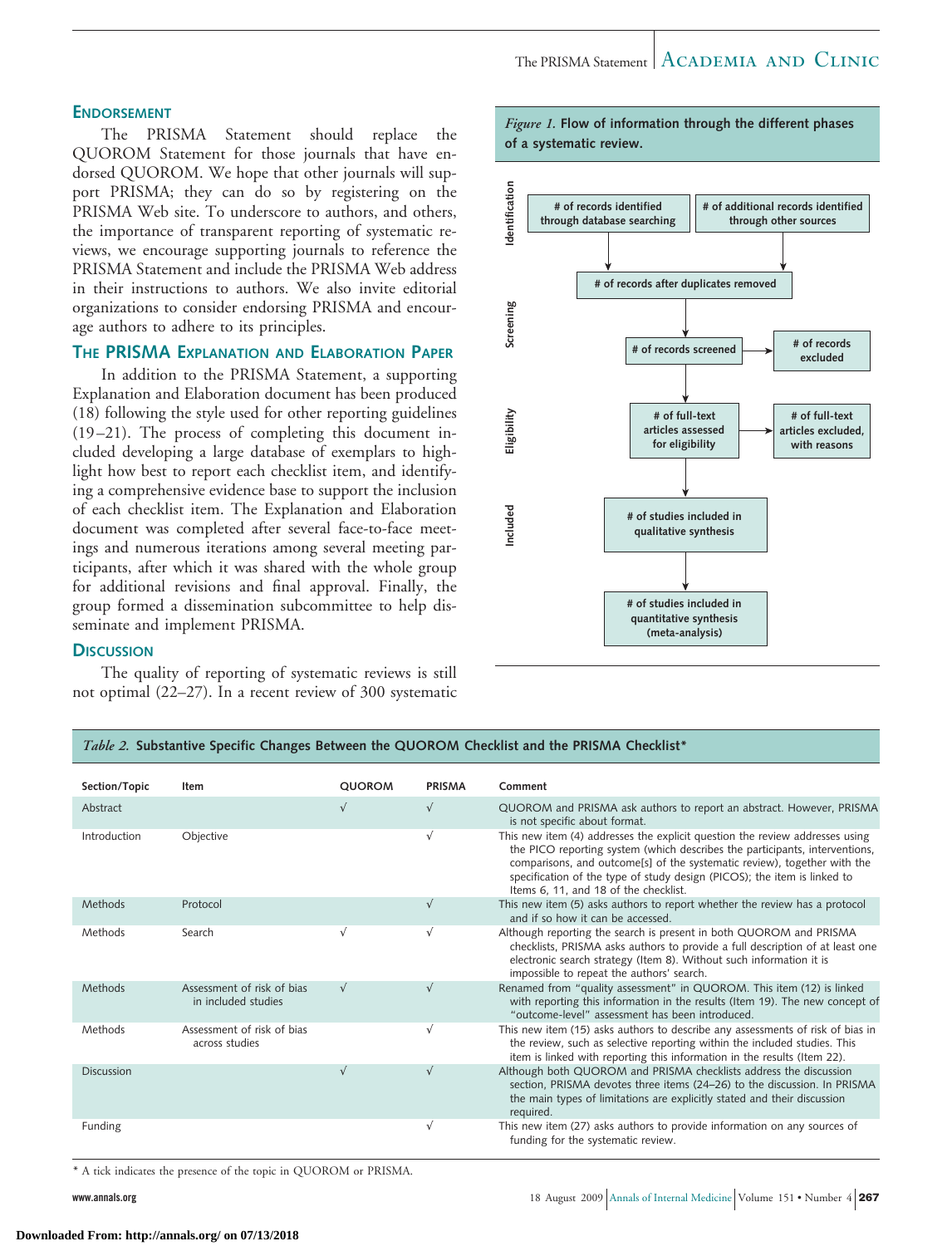### ACADEMIA AND CLINIC The PRISMA Statement

reviews, few authors reported assessing possible publication bias (22), even though there is overwhelming evidence both for its existence (28) and its impact on the results of systematic reviews (29). Even when the possibility of publication bias is assessed, there is no guarantee that systematic reviewers have assessed or interpreted it appropriately (30). Although the absence of reporting such an assessment does not necessarily indicate that it was not done, reporting an assessment of possible publication bias is likely to be a marker of the thoroughness of the conduct of the systematic review.

Several approaches have been developed to conduct systematic reviews on a broader array of questions. For example, systematic reviews are now conducted to investigate cost-effectiveness (31), diagnostic (32) or prognostic questions (33), genetic associations (34), and policy making (35). The general concepts and topics covered by PRISMA are all relevant to any systematic review, not just those whose objective is to summarize the benefits and harms of a health care intervention. However, some modifications of the checklist items or flow diagram will be necessary in particular circumstances. For example, assessing the risk of bias is a key concept, but the items used to assess this in a diagnostic review are likely to focus on issues such as the spectrum of patients and the verification of disease status, which differ from reviews of interventions. The flow diagram will also need adjustments when reporting individual patient data meta-analysis (36).

We have developed an explanatory document (18) to increase the usefulness of PRISMA. For each checklist item, this document contains an example of good reporting, a rationale for its inclusion, and supporting evidence, including references, whenever possible. We believe this document will also serve as a useful resource for those teaching systematic review methodology. We encourage journals to include reference to the explanatory document in their Instructions to Authors.

Like any evidence-based endeavor, PRISMA is a living document. To this end we invite readers to comment on the revised version, particularly the new checklist and flow diagram, through the PRISMA Web site. We will use such information to inform PRISMA's continued development.

From Ottawa Methods Centre, Ottawa Hospital Research Institute, University of Ottawa, Ottawa, Ontario, Canada; Universita` di Modena e Reggio Emilia, Modena, Italy; Centro Cochrane Italiano, Istituto Ricerche Farmacologiche Mario Negri, Milan, Italy; and Centre for Statistics in Medicine, University of Oxford, Oxford, United Kingdom.

**Acknowledgment:** The following people contributed to the PRISMA Statement: Doug Altman, DSc, Centre for Statistics in Medicine (Oxford, United Kingdom); Gerd Antes, PhD, University Hospital Freiburg (Freiburg, Germany); David Atkins, MD, MPH, Health Services Research & Development Service, Veterans Health Administration (Washington, DC); Virginia Barbour, MRCP, DPhil, *PLoS Medicine* (Cambridge, United Kingdom); Nick Barrowman, PhD, Children's Hospital of Eastern Ontario (Ottawa, Ontario, Canada); Jesse A. Berlin, ScD, Johnson & Johnson Pharmaceutical Research and Development (Titusville, New Jersey); Jocalyn Clark, PhD, *PLoS Medicine* (at the time of

**268** 18 August 2009 Annals of Internal Medicine Volume 151 • Number 4 **www.annals.org**

writing, *BMJ*; London, United Kingdom); Mike Clarke, PhD, UK Cochrane Centre (Oxford, United Kingdom) and School of Nursing and Midwifery, Trinity College (Dublin, Ireland); Deborah Cook, MD, Departments of Medicine, Clinical Epidemiology and Biostatistics, McMaster University (Hamilton, Ontario, Canada); Roberto D'Amico, PhD, Universita` di Modena e Reggio Emilia (Modena, Italy) and Centro Cochrane Italiano, Istituto Ricerche Farmacologiche Mario Negri (Milan, Italy); Jonathan J. Deeks, PhD, University of Birmingham (Birmingham, United Kingdom); P.J. Devereaux, MD, PhD, Departments of Medicine, Clinical Epidemiology and Biostatistics, McMaster University (Hamilton, Ontario, Canada); Kay Dickersin, PhD, Johns Hopkins Bloomberg School of Public Health (Baltimore, Maryland); Matthias Egger, MD, Department of Social and Preventive Medicine, University of Bern (Bern, Switzerland); Edzard Ernst, MD, PhD, FRCP, FRCP(Edin), Peninsula Medical School (Exeter, United Kingdom); Peter C. Gøtzsche, MD, MSc, The Nordic Cochrane Centre (Copenhagen, Denmark); Jeremy Grimshaw, MBChB, PhD, FRCFP, Ottawa Hospital Research Institute (Ottawa, Ontario, Canada); Gordon Guyatt, MD, Departments of Medicine, Clinical Epidemiology and Biostatistics, McMaster University (Hamilton, Ontario, Canada); Julian Higgins, PhD, MRC Biostatistics Unit (Cambridge, United Kingdom); John P.A. Ioannidis, MD, University of Ioannina Campus (Ioannina, Greece); Jos Kleijnen, MD, PhD, Kleijnen Systematic Reviews Ltd (York, United Kingdom) and School for Public Health and Primary Care (CAPHRI), University of Maastricht (Maastricht, the Netherlands); Tom Lang, MA, Tom Lang Communications and Training (Davis, California); Alessandro Liberati, MD, Universita` di Modena e Reggio Emilia (Modena, Italy) and Centro Cochrane Italiano, Istituto Ricerche Farmacologiche Mario Negri (Milan, Italy); Nicola Magrini, MD, NHS Centre for the Evaluation of the Effectiveness of Health Care–CeVEAS (Modena, Italy); David Mc-Namee, PhD, *The Lancet* (London, United Kingdom); Lorenzo Moja, MD, MSc, Centro Cochrane Italiano, Istituto Ricerche Farmacologiche Mario Negri (Milan, Italy); David Moher, PhD, Ottawa Methods Centre, Ottawa Hospital Research Institute (Ottawa, Ontario, Canada); Cynthia Mulrow, MD, MSc, *Annals of Internal Medicine* (Philadelphia, Pennsylvania); Maryann Napoli, Center for Medical Consumers (New York, New York); Andy Oxman, MD, Norwegian Health Services Research Centre (Oslo, Norway); Ba' Pham, MMath, Toronto Health Economics and Technology Assessment Collaborative (Toronto, Ontario, Canada; at the time of the first meeting of the group, GlaxoSmithKline Canada [Mississauga, Ontario, Canada]); Drummond Rennie, MD, FRCP, FACP, University of California, San Francisco (San Francisco, California); Margaret Sampson, MLIS, Children's Hospital of Eastern Ontario (Ottawa, Ontario, Canada); Kenneth F. Schulz, PhD, MBA, Family Health International (Durham, North Carolina); Paul G. Shekelle, MD, PhD, Southern California Evidence-Based Practice Center (Santa Monica, California); Jennifer Tetzlaff, BSc, Ottawa Methods Centre, Ottawa Hospital Research Institute (Ottawa, Ontario, Canada); David Tovey, FRCGP, The Cochrane Library, Cochrane Collaboration (Oxford, United Kingdom; at the time of the first meeting of the group, *BMJ* [London, United Kingdom]); and Peter Tugwell, MD, MSc, FRCPC, Institute of Population Health, University of Ottawa (Ottawa, Ontario, Canada).

**Grant Support:** PRISMA was funded by the Canadian Institutes of Health Research; Universita` di Modena e Reggio Emilia, Italy; Cancer Research UK; Clinical Evidence BMJ Knowledge; The Cochrane Collaboration; and GlaxoSmithKline, Canada. Dr. Liberati is funded, in part, through grants of the Italian Ministry of University (COFIN-PRIN 2002 prot. 2002061749 and COFIN-PRIN 2006 prot. 2006062298). Dr. Altman is funded by Cancer Research UK. Dr. Moher is funded by a University of Ottawa Research Chair. None of the sponsors had any involvement in the planning, execution, or write-up of the PRISMA documents. Additionally, no funder played a role in drafting the manuscript.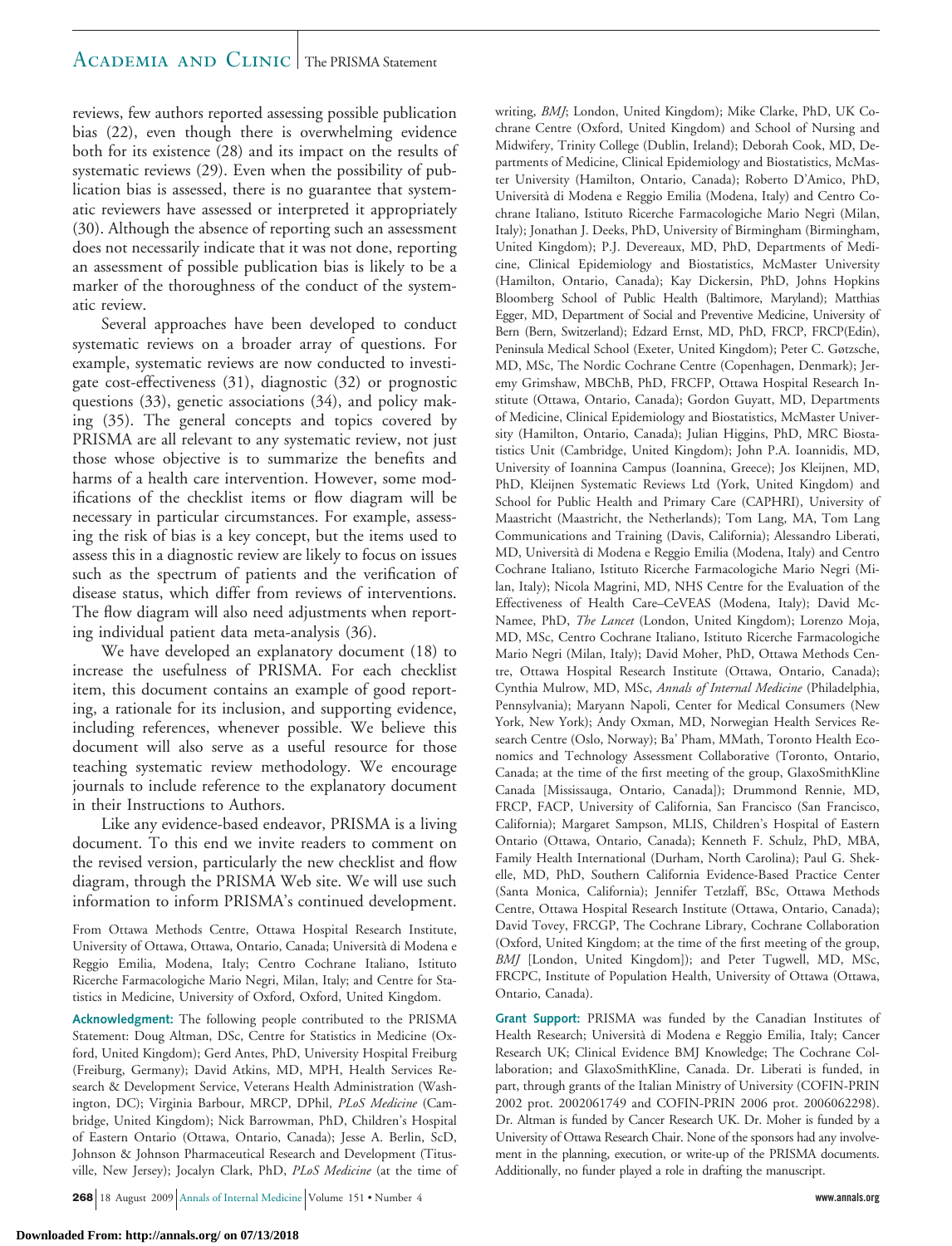#### The PRISMA Statement | ACADEMIA AND CLINIC

#### **Potential Financial Conflicts of Interest:** None disclosed.

**Corresponding Author:** David Moher, PhD, Ottawa Methods Centre, Ottawa Hospital Research Institute, The Ottawa Hospital, General Campus, Critical Care Wing (Eye Institute), 6th Floor, 501 Smyth Road, Ottawa, Ontario K1H 8L6, Canada; e-mail, dmoher@ohri.ca.

Current author addresses are available at www.annals.org.

#### **References**

1. **Oxman AD, Cook DJ, Guyatt GH.** Users' guides to the medical literature. VI. How to use an overview. Evidence-Based Medicine Working Group. JAMA. 1994;272:1367-71. [PMID: 7933399]

2. **Swingler GH, Volmink J, Ioannidis JP.** Number of published systematic reviews and global burden of disease: database analysis. BMJ. 2003;327:1083-4. [PMID: 14604930]

3. **Canadian Institutes of Health Research.** Randomized controlled trials registration/application checklist. December 2006. Accessed at www.cihr-irsc.gc.ca/e /documents/rct\_reg\_e.pdf on 19 May 2009.

4. **Young C, Horton R.** Putting clinical trials into context. Lancet. 2005;366: 107-8. [PMID: 16005318]

5. **Mulrow CD.** The medical review article: state of the science. Ann Intern Med. 1987;106:485-8. [PMID: 3813259]

6. **Sacks HS, Berrier J, Reitman D, Ancona-Berk VA, Chalmers TC.** Metaanalyses of randomized controlled trials. N Engl J Med. 1987;316:450-5. [PMID: 3807986]

7. **Sacks HS, Reitman D, Pagano D, Kupelnick B.** Meta-analysis: an update. Mt Sinai J Med. 1996;63:216-24. [PMID: 8692168]

8. **Moher D, Cook DJ, Eastwood S, Olkin I, Rennie D, Stroup DF.** Improving the quality of reports of meta-analyses of randomised controlled trials: the QUOROM statement. Quality of Reporting of Meta-analyses. Lancet. 1999; 354:1896-900. [PMID: 10584742]

9. **Green S, Higgins J, eds.** Glossary. In: Cochrane Handbook for Systematic Reviews of Interventions 4.2.5. The Cochrane Collaboration; 2005. Accessed at www.cochrane.org/resources/glossary.htm on 19 May 2009.

10. **Strech D, Tilburt J.** Value judgments in the analysis and synthesis of evidence. J Clin Epidemiol. 2008;61:521-4. [PMID: 18471654]

11. Moher D, Tsertsvadze A. Systematic reviews: when is an update an update? Lancet. 2006;367:881-3. [PMID: 16546523]

12. University of York Centre for Reviews and Dissemination. 2009. Accessed at www.york.ac.uk/inst/crd/ on 19 May 2009.

13. The Joanna Briggs Institute protocols & work in progress. 2009. Accessed at www.joannabriggs.edu.au/pubs/systematic\_reviews\_prot.php on 19 May 2009.

14. **De Angelis C, Drazen JM, Frizelle FA, Haug C, Hoey J, Horton R, et al; International Committee of Medical Journal Editors.** Clinical trial registration: a statement from the International Committee of Medical Journal Editors [Editorial]. CMAJ. 2004;171:606-7. [PMID: 15367465]

15. **Whittington CJ, Kendall T, Fonagy P, Cottrell D, Cotgrove A, Boddington E.** Selective serotonin reuptake inhibitors in childhood depression: systematic review of published versus unpublished data. Lancet. 2004;363:1341-5. [PMID: 15110490]

16. **Bagshaw SM, McAlister FA, Manns BJ, Ghali WA.** Acetylcysteine in the prevention of contrast-induced nephropathy: a case study of the pitfalls in the evolution of evidence. Arch Intern Med. 2006;166:161-6. [PMID: 16432083]

17. **Biondi-Zoccai GG, Lotrionte M, Abbate A, Testa L, Remigi E, Burzotta F, et al.** Compliance with QUOROM and quality of reporting of overlapping meta-analyses on the role of acetylcysteine in the prevention of contrast associated nephropathy: case study. BMJ. 2006;332:202-9. [PMID: 16415336]

18. **Liberati A, Altman DG, Tetzlaff J, Mulrow C, Gøtzsche P, Ioannidis JP, et al.** The PRISMA statement for reporting systematic reviews and meta-analyses of studies that evaluate health care interventions: explanation and elaboration. Ann Intern Med. 2009;151:W-65-94.

19. **Altman DG, Schulz KF, Moher D, Egger M, Davidoff F, Elbourne D, et al; CONSORT GROUP (Consolidated Standards of Reporting Trials).** The revised CONSORT statement for reporting randomized trials: explanation and elaboration. Ann Intern Med. 2001;134:663-94. [PMID: 11304107]

20. **Bossuyt PM, Reitsma JB, Bruns DE, Gatsonis CA, Glasziou PP, Irwig LM, et al; Standards for Reporting of Diagnostic Accuracy.** The STARD statement for reporting studies of diagnostic accuracy: explanation and elaboration. Ann Intern Med. 2003;138:W1-12. [PMID: 12513067]

21. **Vandenbroucke JP, von Elm E, Altman DG, Gøtzsche PC, Mulrow CD, Pocock SJ, et al; STROBE Initiative.** Strengthening the Reporting of Observational Studies in Epidemiology (STROBE): explanation and elaboration. Ann Intern Med. 2007;147:W163-94. [PMID: 17938389]

22. **Moher D, Tetzlaff J, Tricco AC, Sampson M, Altman DG.** Epidemiology and reporting characteristics of systematic reviews. PLoS Med. 2007;4:e78. [PMID: 17388659]

23. **Bhandari M, Morrow F, Kulkarni AV, Tornetta P 3rd.** Meta-analyses in orthopaedic surgery. A systematic review of their methodologies. J Bone Joint Surg Am. 2001;83-A:15-24. [PMID: 11205853]

24. **Kelly KD, Travers A, Dorgan M, Slater L, Rowe BH.** Evaluating the quality of systematic reviews in the emergency medicine literature. Ann Emerg Med. 2001;38:518-26. [PMID: 11679863]

25. **Richards D.** The quality of systematic reviews in dentistry. Evid Based Dent. 2004;5:17. [PMID: 15238972]

26. Choi PT, Halpern SH, Malik N, Jadad AR, Tramèr MR, Walder B. Examining the evidence in anesthesia literature: a critical appraisal of systematic reviews. Anesth Analg. 2001;92:700-9. [PMID: 11226105]

27. **Delaney A, Bagshaw SM, Ferland A, Manns B, Laupland KB, Doig CJ.** A systematic evaluation of the quality of meta-analyses in the critical care literature. Crit Care. 2005;9:R575-82. [PMID: 16277721]

28. **Dickersin K.** Publication bias: recognizing the problem, understanding its origins and scope, and preventing harm. In: Rothstein HR, Sutton AJ, Borenstein M, eds. Publication Bias in Meta-Analysis—Prevention, Assessment and Adjustments. Chichester, UK: J Wiley; 2005:11-33.

29. **Sutton AJ.** Evidence concerning the consequences of publication and related biases. In: Rothstein HR, Sutton AJ, Borenstein M, eds. Publication Bias in Meta-Analysis—Prevention, Assessment and Adjustments. Chichester, UK: J Wiley; 2005:175-92.

30. **Lau J, Ioannidis JP, Terrin N, Schmid CH, Olkin I.** The case of the misleading funnel plot. BMJ. 2006;333:597-600. [PMID: 16974018]

31. **Ladabaum U, Chopra CL, Huang G, Scheiman JM, Chernew ME,** Fendrick AM. Aspirin as an adjunct to screening for prevention of sporadic colorectal cancer. A cost-effectiveness analysis. Ann Intern Med. 2001;135:769- 81. [PMID: 11694102]

32. **Deeks JJ.** Systematic reviews in health care: Systematic reviews of evaluations of diagnostic and screening tests. BMJ. 2001;323:157-62. [PMID: 11463691]

33. **Altman DG.** Systematic reviews of evaluations of prognostic variables. BMJ. 2001;323:224-8. [PMID: 11473921]

34. **Ioannidis JP, Ntzani EE, Trikalinos TA, Contopoulos-Ioannidis DG.** Replication validity of genetic association studies. Nat Genet. 2001;29:306-9. [PMID: 11600885]

35. **Lavis J, Davies H, Oxman A, Denis JL, Golden-Biddle K, Ferlie E.** Towards systematic reviews that inform health care management and policy-making. J Health Serv Res Policy. 2005;10 Suppl 1:35-48. [PMID: 16053582]

36. **Stewart LA, Clarke MJ.** Practical methodology of meta-analyses (overviews) using updated individual patient data. Cochrane Working Group. Stat Med. 1995;14:2057-79. [PMID: 8552887]

37. **Moja LP, Telaro E, D'Amico R, Moschetti I, Coe L, Liberati A.** Assessment of methodological quality of primary studies by systematic reviews: results of the metaquality cross sectional study. BMJ. 2005;330:1053. [PMID: 15817526]

38. **Guyatt GH, Oxman AD, Vist GE, Kunz R, Falck-Ytter Y, Alonso-Coello P, et al; GRADE Working Group.** GRADE: an emerging consensus on rating quality of evidence and strength of recommendations. BMJ. 2008;336:924-6. [PMID: 18436948]

39. **Schu¨nemann HJ, Jaeschke R, Cook DJ, Bria WF, El-Solh AA, Ernst A, et al; ATS Documents Development and Implementation Committee.** An official ATS statement: grading the quality of evidence and strength of recommendations in ATS guidelines and recommendations. Am J Respir Crit Care Med. 2006;174:605-14. [PMID: 16931644]

40. **Chan AW, Hro´bjartsson A, Haahr MT, Gøtzsche PC, Altman DG.** Empirical evidence for selective reporting of outcomes in randomized trials: comparison of protocols to published articles. JAMA. 2004;291:2457-65. [PMID: 15161896]

41. **Chan AW, Krleza-Jeric´ K, Schmid I, Altman DG.** Outcome reporting bias in randomized trials funded by the Canadian Institutes of Health Research. CMAJ. 2004;171:735-40. [PMID: 15451835]

42. **Silagy CA, Middleton P, Hopewell S.** Publishing protocols of systematic reviews: comparing what was done to what was planned. JAMA. 2002;287: 2831-4. [PMID: 12038926]